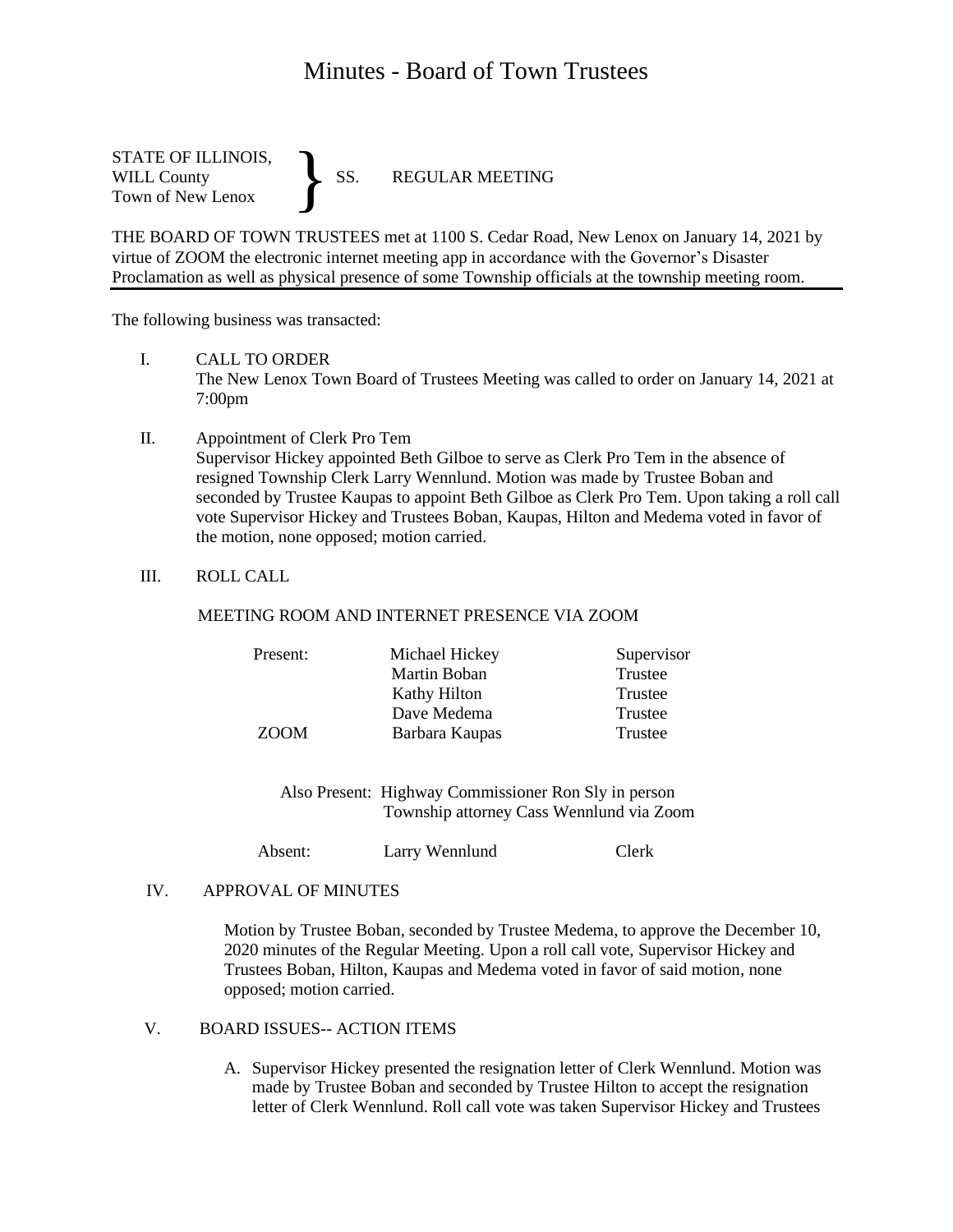Boban, Kaupas, Hilton and Medema voted in favor of said motion, none opposed; motion carried.

Supervisor Hickey said thank you for Larry Wennlund's many years of service.

- B. Supervisor Hickey entertained nominations for New Lenox Township Clerk. Trustee Hilton nominated Dave Medema seconded by Trustee Kaupas. Supervisor Hickey asked for any other nominations. Hearing none, nominations were closed. At this time, Trustee Medema submitted a letter of resignation to the New Lenox Township Board of Trustees. Motion was made by Trustee Boban and seconded by Trustee Kaupas to accept Trustee Medema's resignation. Upon a roll call vote, Supervisor Hickey and Trustees Boban, Kaupas and Hilton voted in favor of said motion, none opposed; motion carried.
- C. Discussion of the nomination to appoint Dave Medema to New Lenox Township Clerk was opened. Trustee Boban spoke briefly about the circumstances and the legal necessity of having a clerk in place. Supervisor Hickey spoke about the need for a clerk to attest to his signature of all checks. Trustee Hilton thanked Larry Wennlund for his years of service to the community. Upon a roll call vote, Supervisor Hickey and Trustees Boban, Kaupas and Hilton voted yes in favor of electing Dave Medema as New Lenox Township Clerk. Judge Cory Lund was in attendance to swear in Dave Medema. Dave Medema was sworn in as New Lenox Township Clerk.
- D. Supervisor Hickey raised the issue of bumping up the minimum wage for starting employees to keep with the pace of the new state law raising the minimum wage. Supervisor Hickey also stated that he would like to give the part time and Maintenance workers the rest of the \$1.00 raise. This is to get them in line with the hiring or new employees at a higher rate than the employees we have now. A motion was made by Trustee Kaupas and seconded by Trustee Boban to raise the wage for new hire part time employees to \$12.00 per hour and new hire full time employees to \$12.50 per hour. Upon a roll call vote, Supervisor Hickey and Trustees Boban, Kaupas and Hilton voted in favor of said motion, none opposed; motion carried.
- E. Resolution 2021-01 Authorizing the Executive Assistant to sign checks only in the event of the Supervisor being incapacitated was tabled for discussion at a later time.

SPECIAL GUEST/ PUBLIC COMMENTS (five-minute limit)

Guest Maureen Broderick was in attendance and expressed her views with regards to the clerk vacancy.

- VI Reports from Township Officials
	- A. Supervisor Report- All of the items presented above as Board Issues- Action Items of the Supervisor are those matters which constitute the Supervisor's report. In addition, the Supervisor also made mention of an email from Will County with regards to our Share fest commitment. The Board agreed to wait on a contractual commitment until the new Board is seated in April.

Supervisor Hickey spoke on the upcoming Annual Town Meeting and the agenda items having to be in by March  $1<sup>st</sup>$ . Next month the Board with be adopting the agenda unless the Governor's office issues a decree saying otherwise. Upcoming bids for landscaping will be on the February or March agenda and the Road District replaced the mail box that was knocked over in the last winter storm.